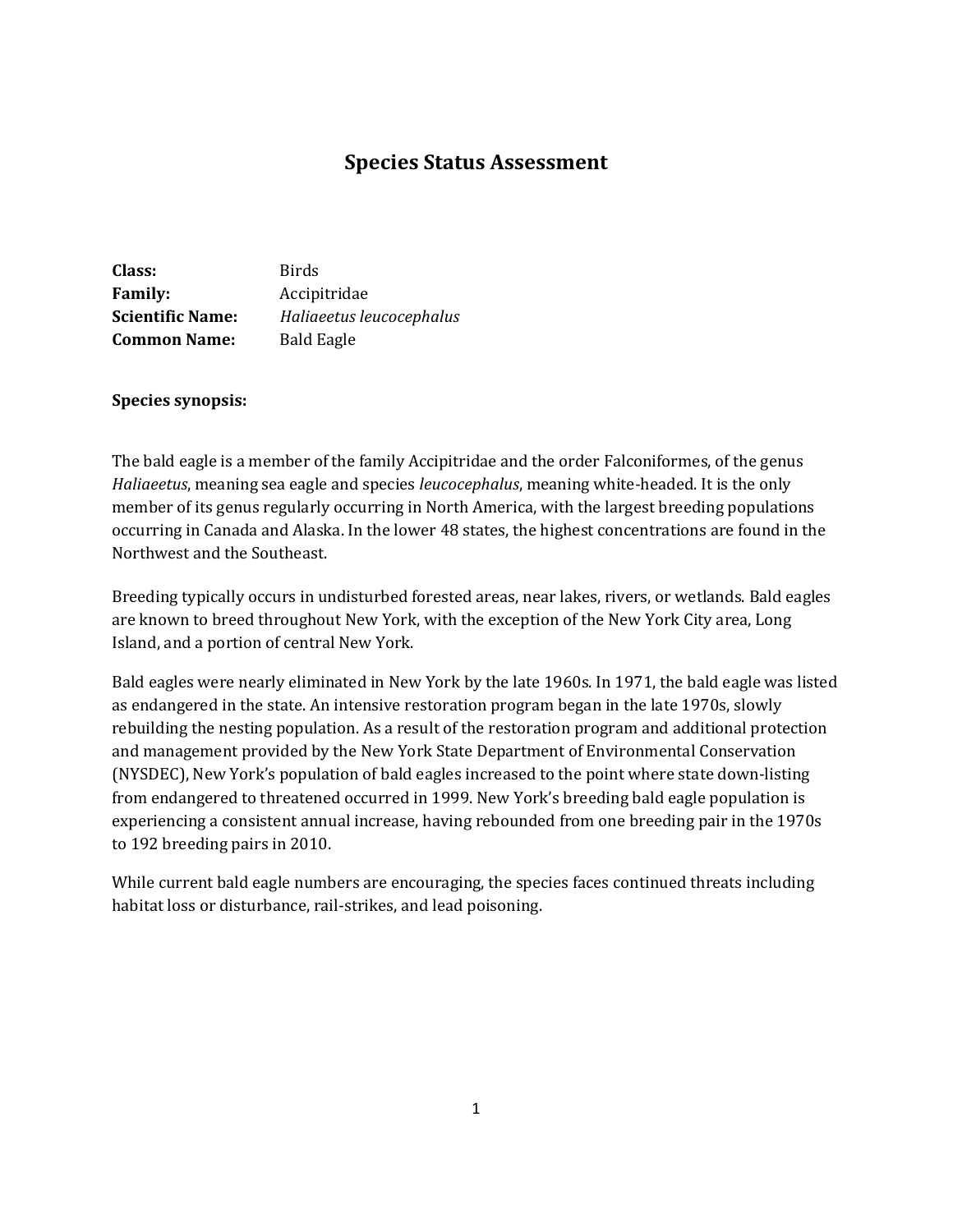#### **I. Status**

#### **a. Current Legal Protected Status**

- **i. Federal \_\_\_**Not Listed**\_\_\_\_\_\_\_\_\_\_\_\_\_\_\_\_\_\_\_\_\_\_\_\_\_ Candidate? \_\_**No**\_\_**
- ii. New York \_\_\_Threatened; SGCN

## **b. Natural Heritage Program Rank**

- **i. Global \_\_\_\_\_**G5**\_\_\_\_\_\_\_\_\_\_\_\_\_\_\_\_\_\_\_\_\_\_\_\_\_\_\_\_\_\_\_\_\_\_\_\_\_\_\_\_\_\_\_\_\_\_\_\_\_\_\_\_\_\_\_\_**
- **ii. New York \_\_**S2S3B,S2N**\_\_\_\_\_\_\_\_\_\_\_\_\_\_\_\_ Tracked by NYNHP? \_**Yes**\_\_**

## **Other Rank:**

CITES – Appendix II IUCN Red List Category - Least Concern Committee on the Status of Endangered Wildlife in Canada (COSEWIC) – Not at Risk

## **Status Discussion:**

In 2010, NYSDEC monitoring revealed 192 known occupied nesting territories. A total of 173 breeding pairs were documented at these sites, successfully fledging a total of 244 young.

## **II. Abundance and Distribution Trends**

## **a. North America**

**i. Abundance**

**\_\_\_\_\_ declining \_\_X\_\_ increasing \_\_\_\_\_stable \_\_\_\_\_unknown**

**ii. Distribution:**

**\_\_\_\_\_ declining \_\_X\_\_ increasing \_\_\_\_\_stable \_\_\_\_\_unknown**

**Time frame considered: \_\_\_\_\_\_**1986-2006**\_\_\_\_\_\_\_\_\_\_\_\_\_\_\_\_\_\_\_\_\_\_\_\_\_\_\_\_\_\_\_\_\_\_\_\_\_\_\_**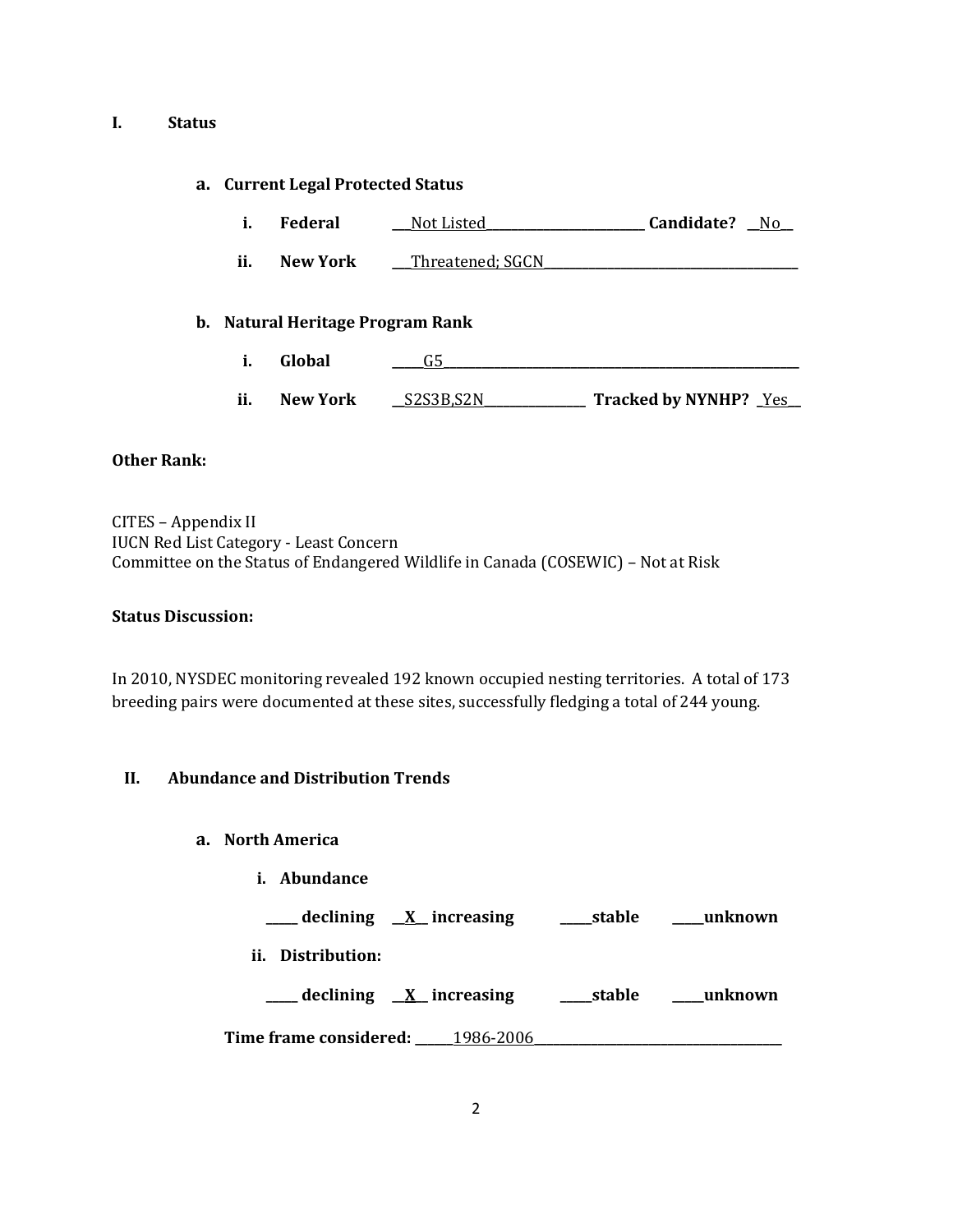**b. Regional**

| i. Abundance                                                                      |                                                                            |
|-----------------------------------------------------------------------------------|----------------------------------------------------------------------------|
| ___ declining <u>X</u> increasing ____ stable ____ unknown                        |                                                                            |
| ii. Distribution:                                                                 |                                                                            |
| ___ declining <u>X</u> increasing ____ stable ____ unknown                        |                                                                            |
| Time frame considered: _______________1986-2006 _________________________________ |                                                                            |
| c. Adjacent States and Provinces                                                  |                                                                            |
| CONNECTICUT Not Present ________ No data ______                                   |                                                                            |
| i. Abundance                                                                      |                                                                            |
|                                                                                   |                                                                            |
| ii. Distribution:                                                                 |                                                                            |
| ___ declining X increasing _______stable _____unknown                             |                                                                            |
|                                                                                   |                                                                            |
|                                                                                   |                                                                            |
| <b>MASSACHUSETTS</b> Not Present                                                  | No data ______                                                             |
| <i>i.</i> Abundance                                                               |                                                                            |
|                                                                                   |                                                                            |
| ii. Distribution:                                                                 |                                                                            |
|                                                                                   |                                                                            |
| Time frame considered: _____1990-2006                                             | the control of the control of the control of the control of the control of |
|                                                                                   | SGCN? <u>Yes</u>                                                           |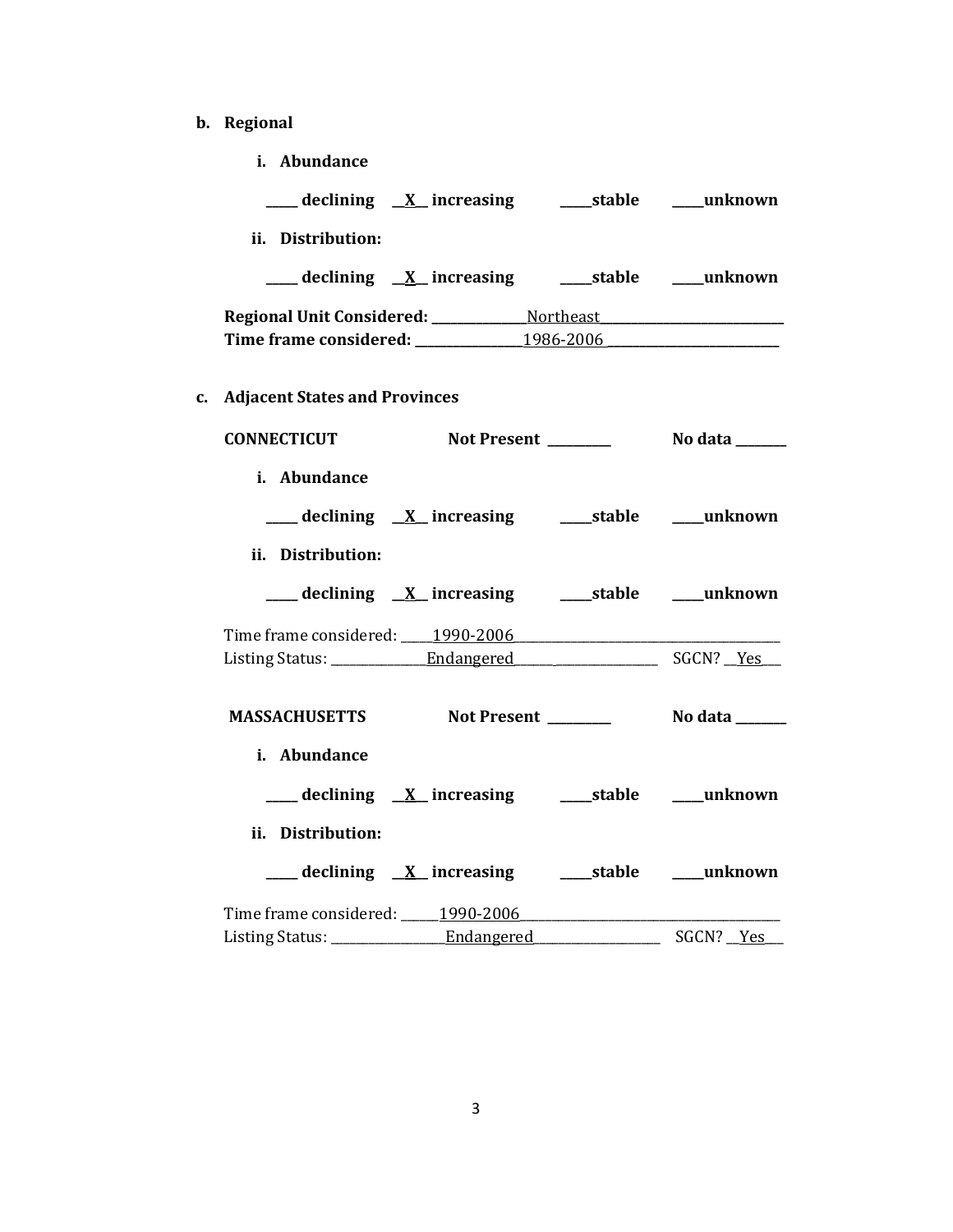| <b>NEW JERSEY</b>                                                                |                                                            |                                       |
|----------------------------------------------------------------------------------|------------------------------------------------------------|---------------------------------------|
| i. Abundance                                                                     |                                                            |                                       |
|                                                                                  | ___ declining <u>X</u> increasing ____ stable ____ unknown |                                       |
| ii. Distribution:                                                                |                                                            |                                       |
|                                                                                  |                                                            |                                       |
|                                                                                  |                                                            |                                       |
|                                                                                  |                                                            |                                       |
| <b>ONTARIO</b>                                                                   |                                                            |                                       |
| i. Abundance                                                                     |                                                            |                                       |
|                                                                                  | ___ declining <u>X</u> _increasing ____stable ____unknown  |                                       |
| ii. Distribution:                                                                |                                                            |                                       |
|                                                                                  | ___ declining X_ increasing _______stable _____unknown     |                                       |
| Time frame considered: 1983-2010                                                 |                                                            |                                       |
| Listing Status: ________________Special Concern_________________________________ |                                                            |                                       |
| PENNSYLVANIA Not Present ________                                                |                                                            | No data _______                       |
| i. Abundance                                                                     |                                                            |                                       |
|                                                                                  | ___ declining X_ increasing ____ stable ____ unknown       |                                       |
| ii. Distribution:                                                                |                                                            |                                       |
|                                                                                  |                                                            |                                       |
| Time frame considered: 1990-2006                                                 |                                                            |                                       |
|                                                                                  |                                                            | SGCN? Yes<br>$\overline{\phantom{0}}$ |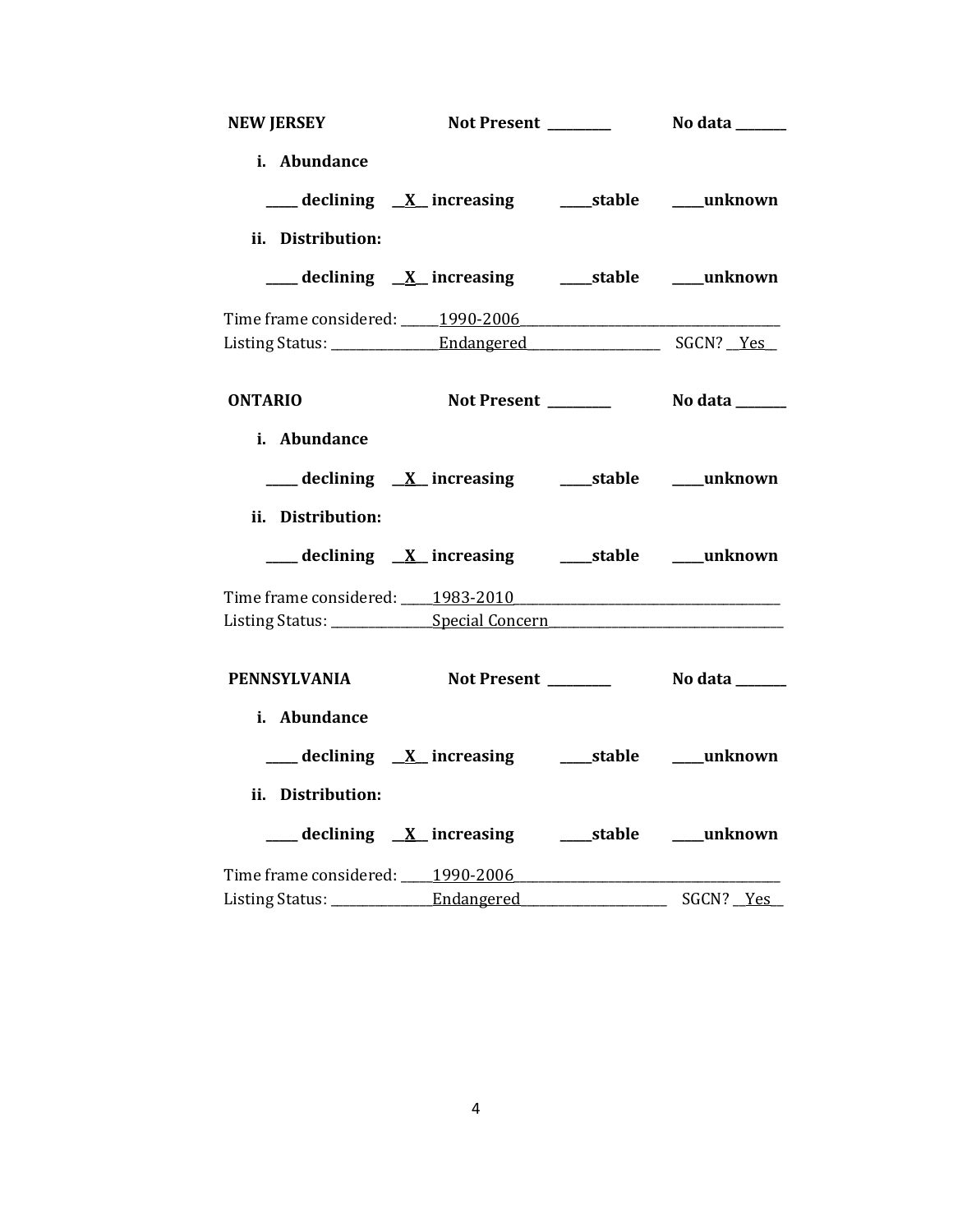| <b>QUEBEC</b>                                                           |                                                               |  |
|-------------------------------------------------------------------------|---------------------------------------------------------------|--|
| i. Abundance                                                            |                                                               |  |
|                                                                         | ___ declining X_ increasing _______stable _____unknown        |  |
| ii. Distribution:                                                       |                                                               |  |
|                                                                         | ____ declining <u>X</u> _increasing ______stable _____unknown |  |
|                                                                         |                                                               |  |
|                                                                         |                                                               |  |
| <b>VERMONT</b>                                                          |                                                               |  |
|                                                                         |                                                               |  |
| i. Abundance                                                            |                                                               |  |
|                                                                         | ___ declining <u>X</u> _increasing _____stable ____unknown    |  |
|                                                                         |                                                               |  |
| ii. Distribution:                                                       |                                                               |  |
|                                                                         |                                                               |  |
|                                                                         |                                                               |  |
| Time frame considered: ____ 2000-2006: first successful nesting in 2006 |                                                               |  |
| <b>NEW YORK</b>                                                         |                                                               |  |
| i. Abundance                                                            |                                                               |  |
|                                                                         | ___ declining <u>X</u> increasing ____ stable ____ unknown    |  |
| ii. Distribution:                                                       |                                                               |  |
|                                                                         | ___declining <u>X</u> increasing _____stable ____unknown      |  |

## **Monitoring in New York.**

**d. NEW YORK**

NYSDEC staff reports activity annually and productivity as time permits. Breeding and wintering bald eagles will be monitored in New York at a minimum level necessary to meet federal requirements and to detect significant trends in their populations. Under federal delisting requirements, New York must provide an accurate count of nests every five years until 2027.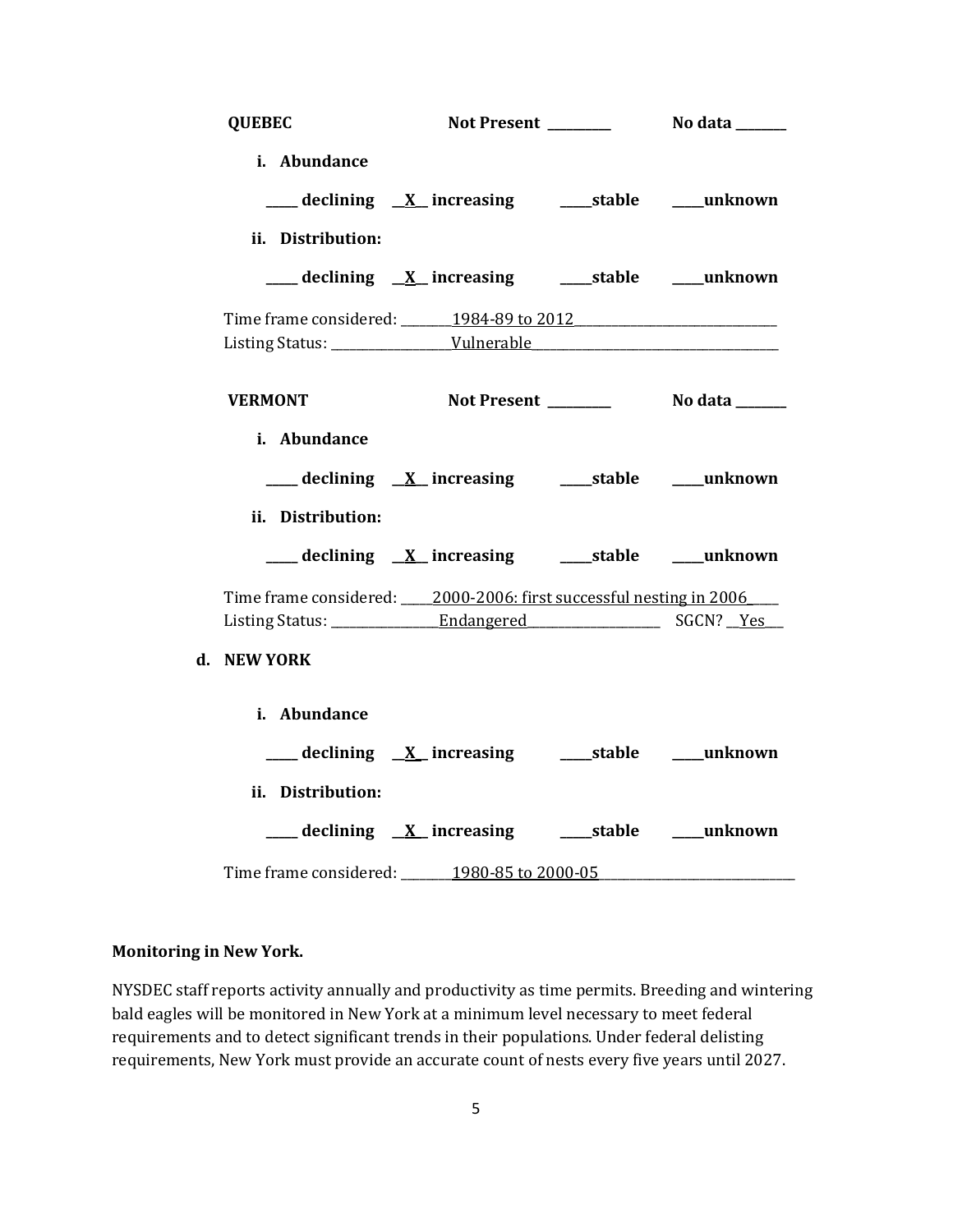#### **Trends Discussion:**

Reportedly "numerous" in New York during the 19th century, the bald eagle was considered functionally extirpated by 1970 when only one active but unproductive bald eagle nest remained in the state. An intensive reintroduction program began in 1976. Over 200 eaglets were released as part of the effort, which was terminated in 1988 after the initial goal of reestablishing ten nesting pairs in the state was achieved. Populations continued to increase and in 1999 the state down-listed the bald eagle from endangered to threatened. New York's bald eagle population has experienced a consistent annual increase of 10-15% per year from 2006-2010. In 2010, there were 224 nesting territories (192 nesting pairs) statewide.



**Figure 1**. 2010 Annual Bald Eagle Report (NYSDEC).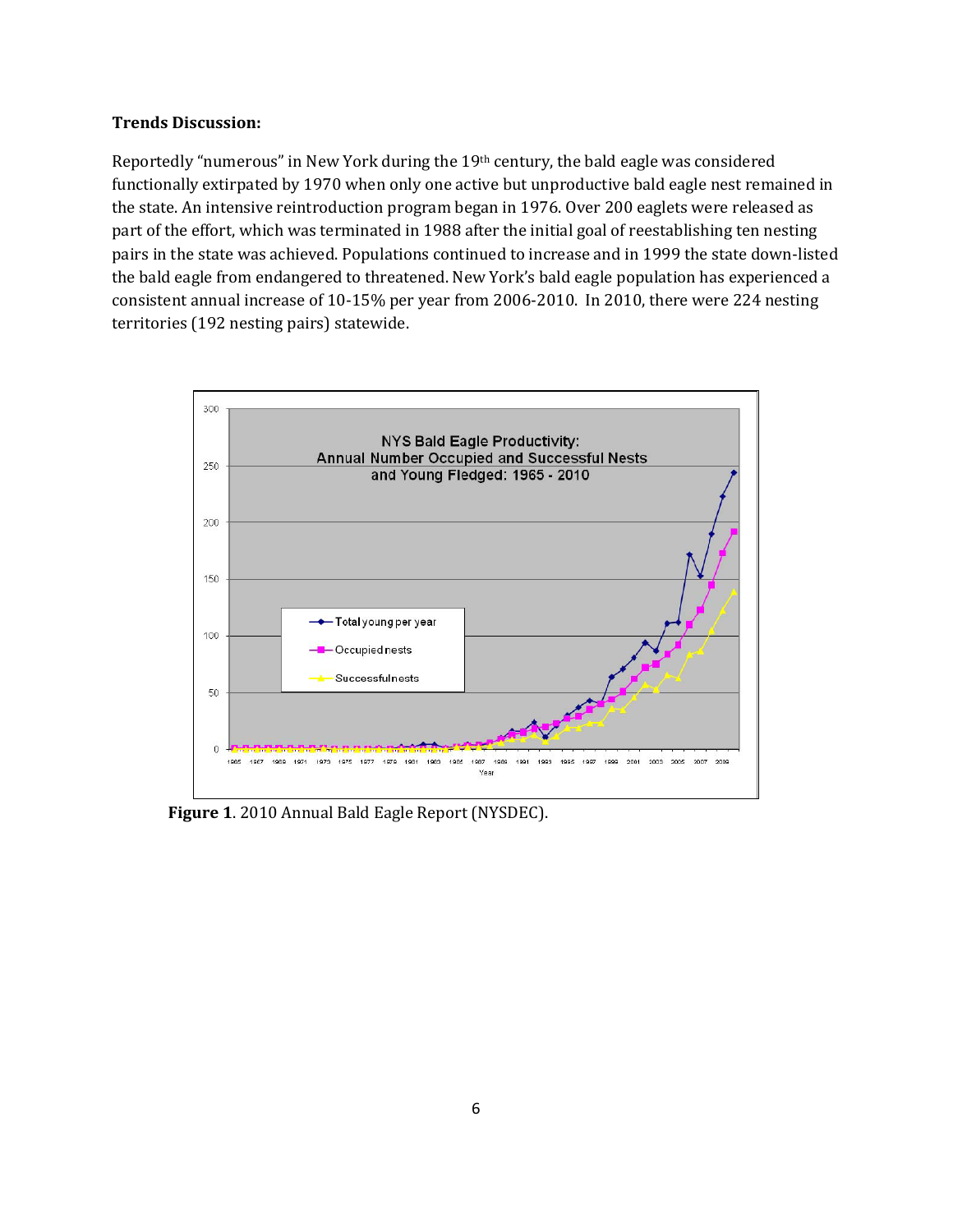

**Figure 2**. Distribution of bald eagle in North America (Birds of North America Online).



**Figure 3**. Bald Eagle Territories through 2014.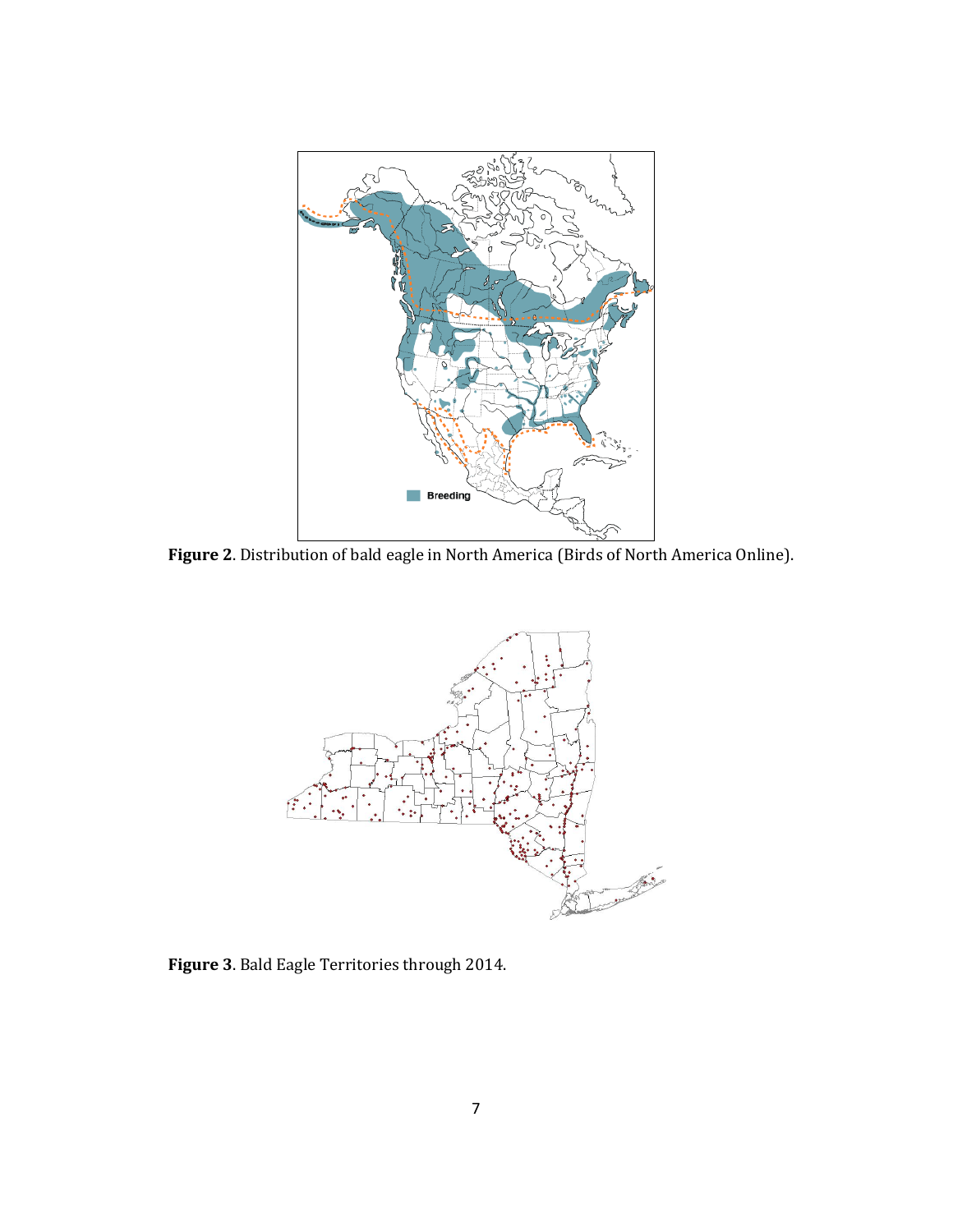#### **III. New York Rarity, if known:**

| <b>Historic</b>                | # of Animals | # of Locations | % of State |
|--------------------------------|--------------|----------------|------------|
| prior to 1970                  | 1 pair       |                |            |
| prior to 1980<br>prior to 1990 |              |                |            |
|                                |              |                |            |

**Details of historic occurrence:**

Bald eagles are native to New York and once thrived here. Historic records suggest that the bald eagle was commonly observed in New York prior to the onset of their population decline, although the actual number of nests is not known. Bald eagle numbers began declining post-European settlement as a result of shooting, logging, habitat loss, and disturbance. Records indicate that bald eagle populations began to decline in the early 1900s (Eaton 1914). By the mid-1940s, fewer than 20 breeding pairs remained in the state (Nye 1998). In later years, pollution and chemical poisoning—most notably from DDT accelerated their decline. Historic bald eagle nests were identified in 41 locations in western and northern New York where water and fish were abundant (Bull 1974); activity was documented at some of these nests into the 1950s (Spofford 1953, Buckley 1963). However, by 1960 nesting activity had ceased at most of these locations (Buckley 1963). Bald eagle nesting may have occurred at 72 or more sites in New York, although not necessarily all at one time (P. Nye, pers. comm.).

| Current $(2014)$ | # of Animals       | # of Locations | % of State |
|------------------|--------------------|----------------|------------|
|                  | <u>. 254 pairs</u> |                | 15%        |

#### **Details of current occurrence:**

In 2014, NYSDEC documented 331 nesting territories (254 breeding pairs) throughout the state.

#### **New York's Contribution to Species' North American Range:**

In 2006, New York represented 1.1% (110 of 9,800 territorial pairs) of the total number of breeding pairs of bald eagles in the lower 48 states, and 15.2% (110 of 722 territorial pairs) of the total number of breeding pairs in the northeast (ME, VT, NH, MA, RI, CT, NY, NJ, PA) (USFWS 2007). During the first four years prior to breeding, immature bald eagles wander widely from their natal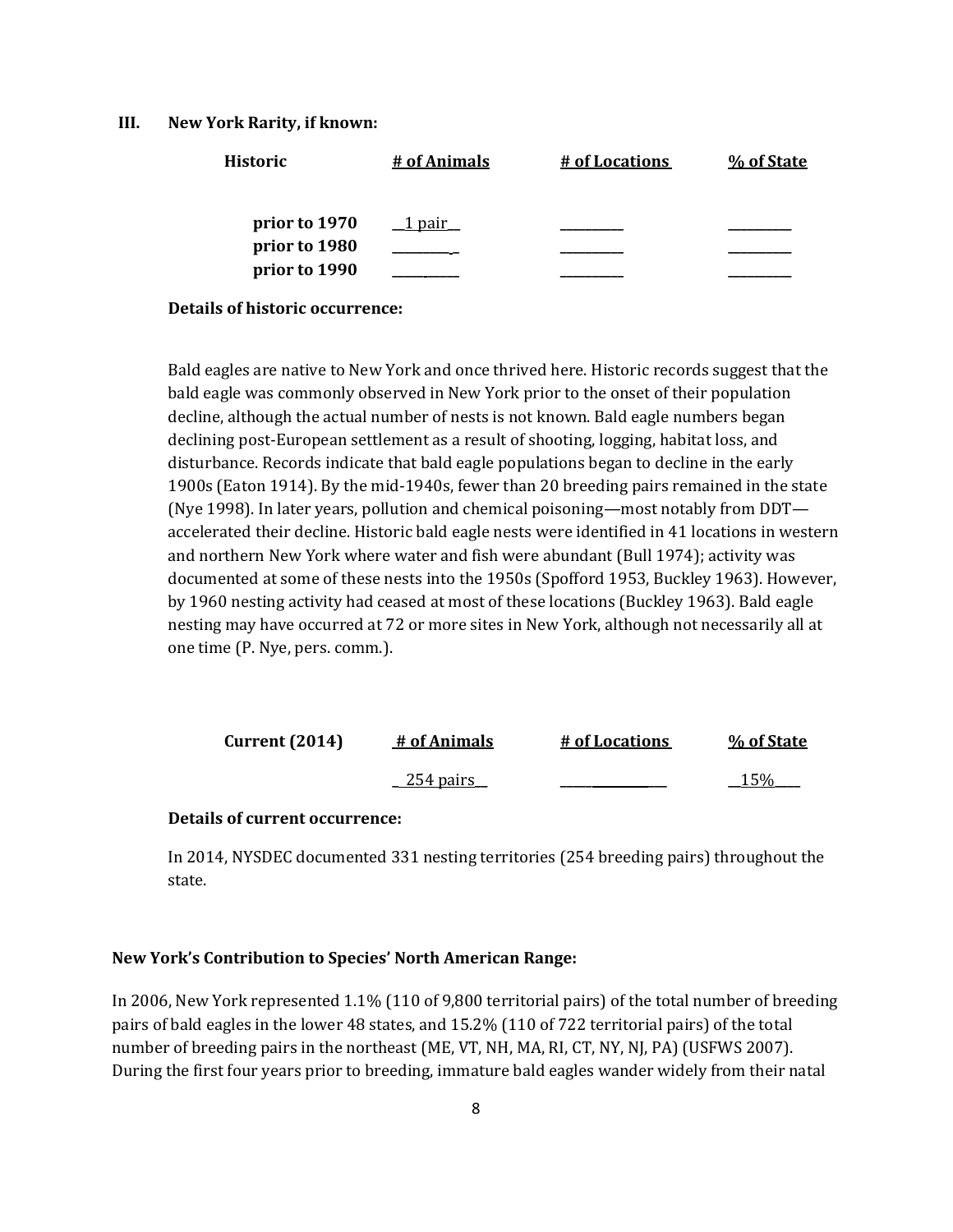territory. Food availability, competition and weather may act as determining factors for the distance travelled. Once a bald eagle reaches maturity, they will find a mate and establish a breeding territory of their own, generally within 250 miles of their natal territory (Nye 1988). This wandering behavior offers ample opportunity for individual birds to choose mates from locations much farther than 250 miles away. Bald eagles fledged in New York have been documented nesting as adults in eight states outside of New York, as well as in the provinces of Quebec and Ontario, Canada.

## **New York's Contribution to Species North American Range:**

| <b>Distribution</b> (percent of NY where species occurs) |           | <b>Abundance</b> (within NY distribution) |  |
|----------------------------------------------------------|-----------|-------------------------------------------|--|
|                                                          | $0 - 5\%$ | __ abundant                               |  |
|                                                          | $6 - 10%$ | common                                    |  |
| X                                                        | 11-25%    | <sub>__</sub> fairly common               |  |
|                                                          | 26-50%    | $\underline{X}$ uncommon                  |  |
|                                                          | $>50\%$   | rare                                      |  |

## **NY's Contribution to North American range**

- $X = 0.5\%$
- \_\_\_\_ 6-10%
- \_\_\_\_ 11-25%
- \_\_\_\_ 26-50%
- \_\_\_\_ >50%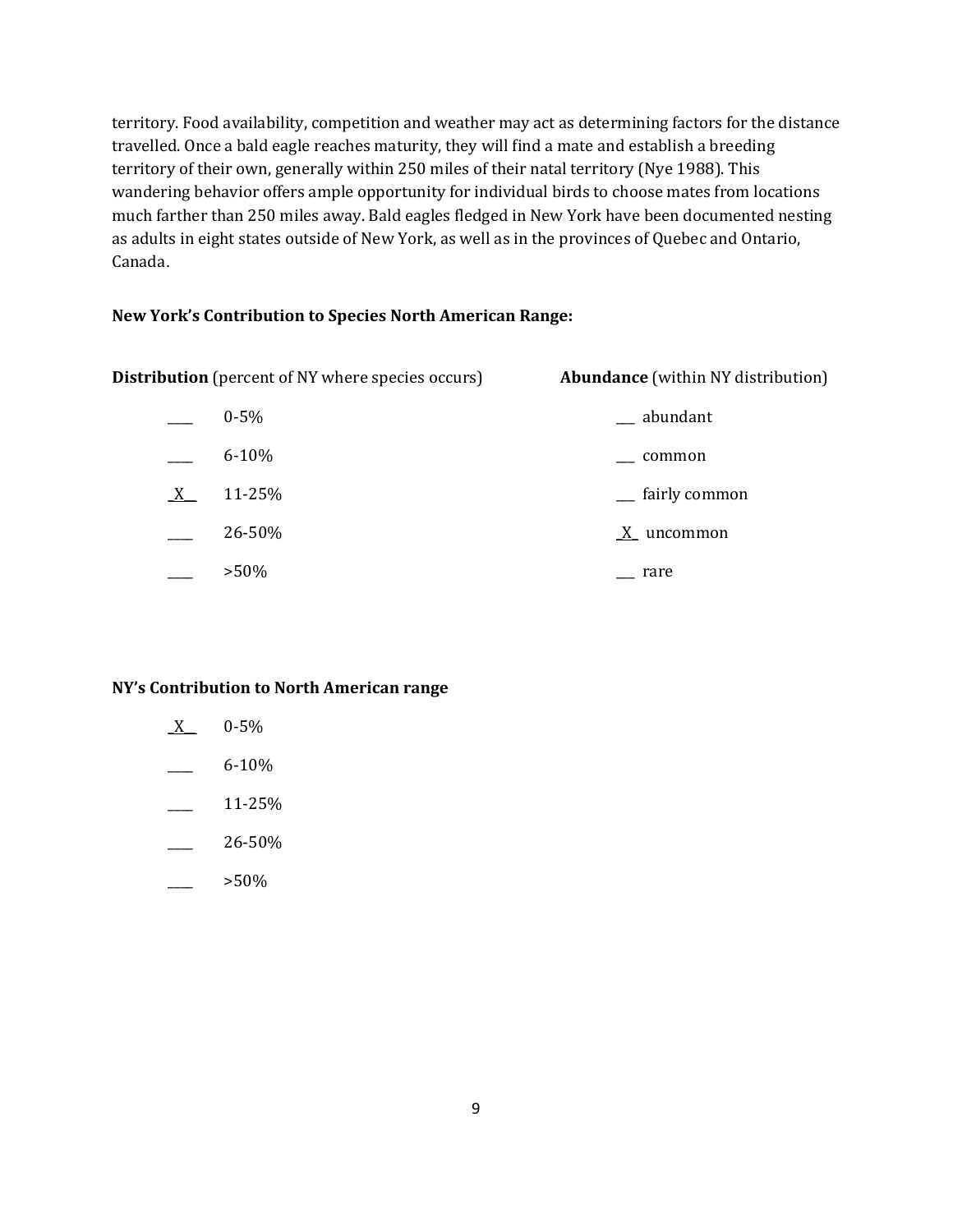## **Classification of New York Range**

 $X$  Core

\_\_\_\_\_ Peripheral

\_\_\_\_\_ Disjunct

**\_\_\_\_\_\_\_\_\_\_\_**

**Distance to core population:**

- **IV. Primary Habitat or Community Type** (from NY crosswalk of NE Aquatic, Marine, or Terrestrial Habitat Classification Systems)**:** 
	- 1. Oak Pine Forest
	- 2. Oak Forest
	- 3. Coastal Hardwoods
	- 4. Mixed Northern Hardwoods
	- 5. Floodplain Forests
	- 6. Lake and River Shore/Beach
	- 7. Large/Great River, Warm
	- 8. Riparian

## **Habitat or Community Type Trend in New York:**

| <b>Declining</b>                | <u>X</u> Stable | Increasing | <b>Unknown</b> |
|---------------------------------|-----------------|------------|----------------|
| Time frame of decline/increase: |                 |            |                |
| <b>Habitat Specialist?</b>      |                 | <b>Yes</b> | No             |
| <b>Indicator Species?</b>       |                 | <b>Yes</b> | No             |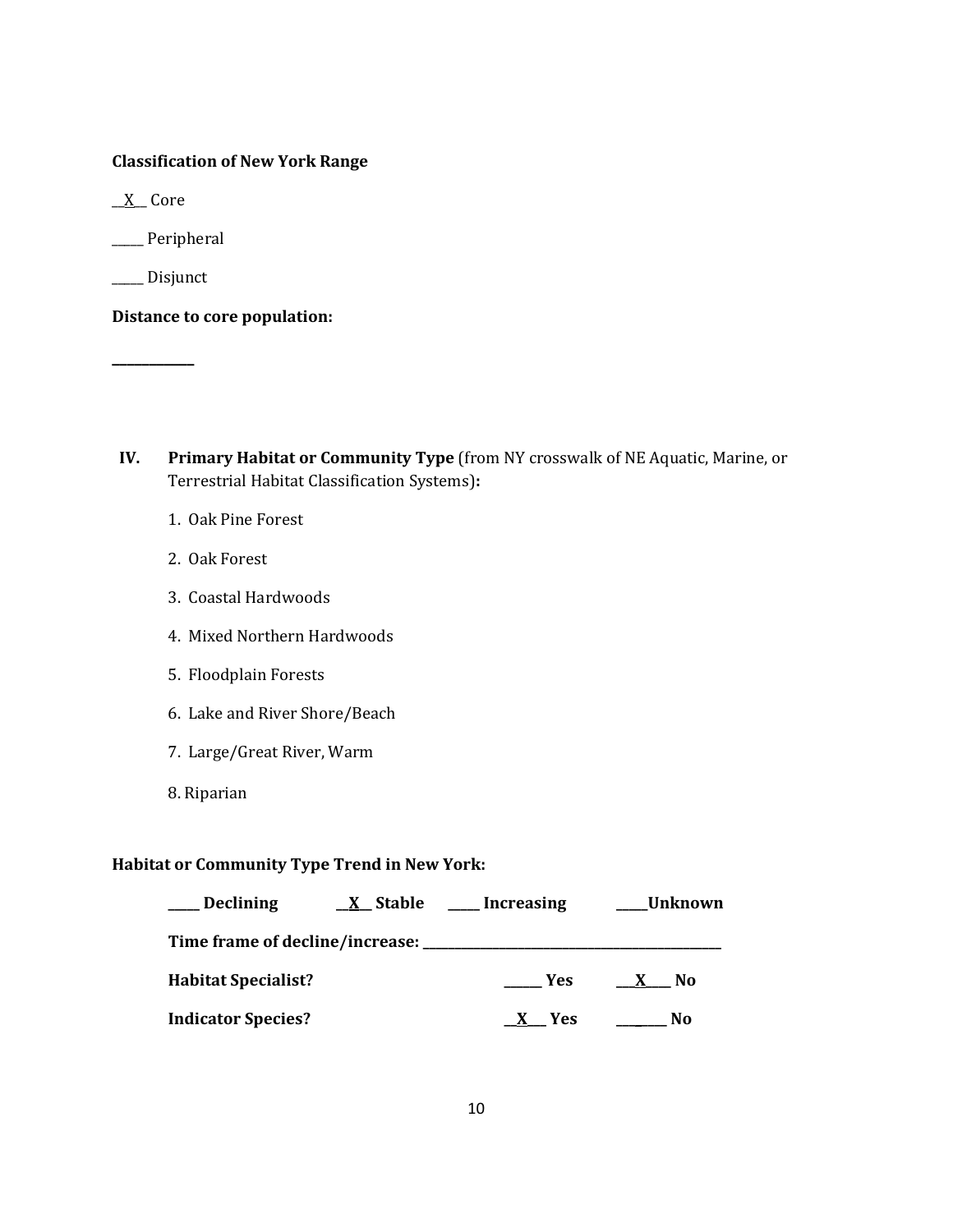#### **Habitat Discussion:**

The bald eagle typically breeds in undisturbed forested habitat near lakes, rivers, or wetlands, especially in complex forested habitats with variable structure including super-canopy trees, where the nest is placed. In New York, it shows a preference for nesting in white pines and—particularly along the Hudson River—cottonwoods. During winter, bald eagles congregate at larger rivers where water remains open and food resources are abundant and accessible.

## **V. New York Species Demographics and Life History**

- **\_\_X\_\_ Breeder in New York**
	- **\_\_X\_\_ Summer Resident**
	- **\_\_X\_\_ Winter Resident**
	- **\_\_\_\_\_ Anadromous**
- **\_\_\_\_\_ Non-breeder in New York**
	- **\_\_\_\_\_ Summer Resident**
	- **\_\_\_\_\_ Winter Resident**
	- **\_\_\_\_\_ Catadromous**
- **\_\_\_\_\_ Migratory only**
- **\_\_\_\_\_Unknown**

## **Species Demographics and Life History Discussion:**

Bald eagle life history is categorized into breeding and non-breeding periods, with some variation in these seasons based on latitude. In New York, the nesting season lasts approximately seven months, with courtship and nest building beginning as early as January and ending post-fledging, as late as September. Eggs are laid between February and April, with the clutch size varying from one to three eggs. Incubation lasts approximately 35 days and young eaglets make their first flight 10 to 12 weeks after hatching. Within a few days of the first flight, chicks have fledged and will leave the nest to forage, but they may remain in the vicinity of the nest and continue to receive food from the parents for several weeks.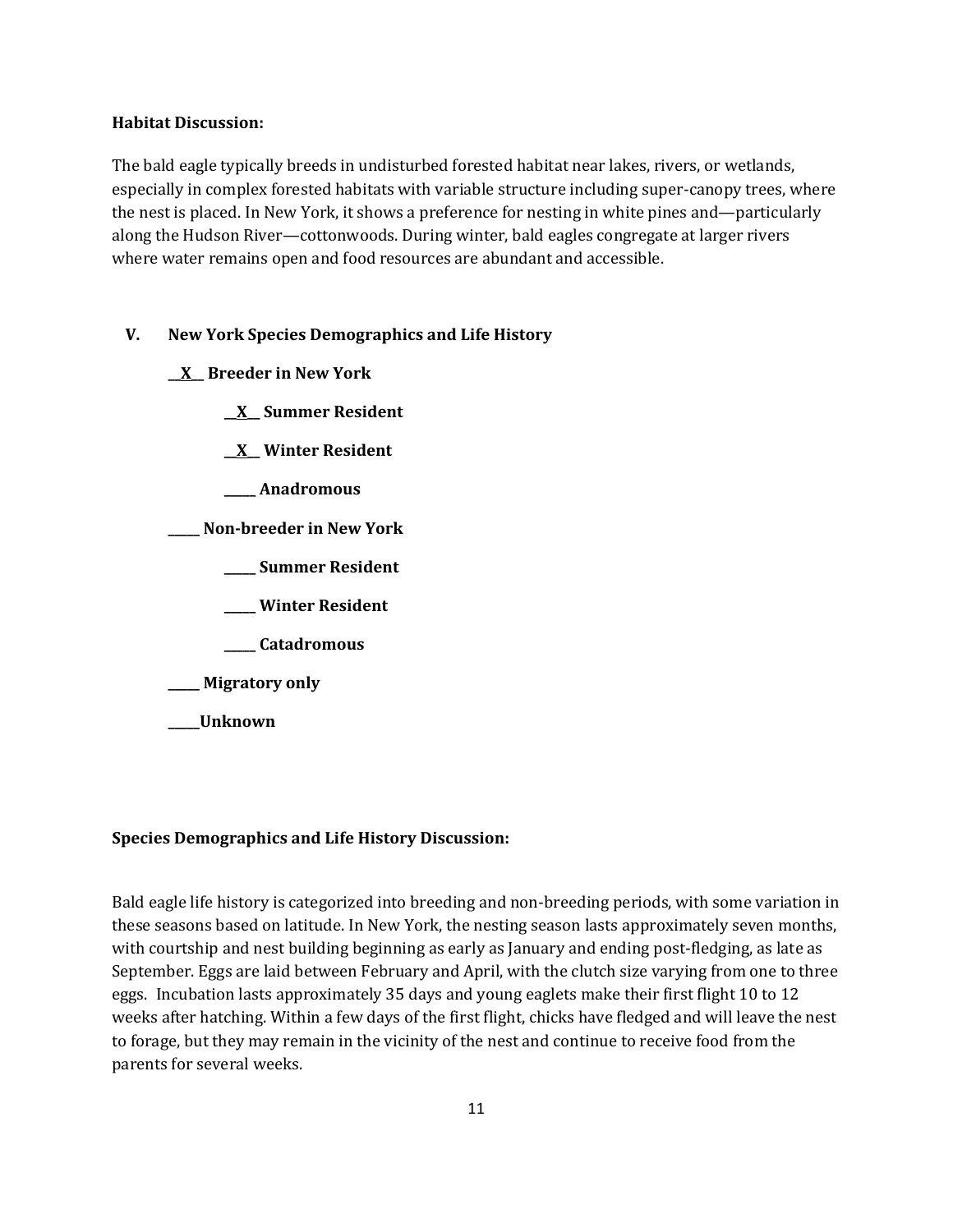For the next four years of their life, bald eagles may travel great distances. Typically, upon reaching adulthood around the age of five, they will select a mate and choose a nesting location. They show strong site fidelity, often choosing a nest site near their natal territory. Based upon studies of our marked New York eagles, it is believed that male eagles are the primary territory-selectors, and establish territories closer to their natal areas than do females (Nye 1988). They are monogamous and mate for life, but will secure a new mate should something happen to either the male or the female. Bald eagles may live more than 30 years, but 15-25 years is the normal lifespan in the wild.

The causes of nest failure are not well documented, though they likely vary across the range, dependent on food availability, human disturbance, environmental contaminant loads, and weather. Mortality is high in juvenile birds, but considerably lower in birds who manage to survive their first two years (Nye 1987).

Of 1,428 individuals necropsied from 1963 to 1984, 329 (23%) died from trauma, primarily impact with wires and vehicles; 309 (22%) died from gunshot; 158 (11%) died from poisoning; 130 (9%) died from electrocution; 68 (5%) died from trapping; 110 (8%) from emaciation; and 31 (2%) from disease; cause of death was undetermined in 293 (20%) of cases (Wood et al. 1990). In the years between 2007 and 2011, the leading causes of death or injury for eagles recovered in New York State were collisions at 35 % (including vehicle, train, plane), 23% unknown, 11% fell from nests, and 11% died from contaminants and pathogens (lead, poisoning, botulism).

#### **VI. Threats:**

Humans are the most significant source of mortality for bald eagle. Loss of shoreline nesting, perching, roosting, and associated aquatic foraging habitat to human development is the most significant agent of habitat loss; human development may limit expansion of breeding populations in many areas and limit eagle carrying capacity at or below current population levels in some areas in the future. Where possible, bald eagles shun areas of high human use to avoid disturbance of nesting, foraging, perching, and roosting. Repeated human activity/disturbance may also lead to eagle abandonment of use areas (roost sites, foraging sites, or nest sites) and as a result habitat loss, if persistent (Fraser 1985).

Bald eagles are susceptible to motor vehicle and train strikes as they often feed on road and railkilled animal carcasses. They are also susceptible to collision with wind turbines, communications towers and power lines, leading to injury and death from collision or from electrocution. As eagle habitat becomes more human-developed, importance of this form of mortality likely to increase.

Lead poisoning is a serious hazard for bald eagles. Low doses of lead cause problems including tremors, emaciation, lethargy, poor balance, and impaired vision. Higher doses can cause mortality due to the inherent toxicity of lead. Bald eagles ingest lead from a myriad of sources, including lead pellets and bullet fragments found in hunter-shot game species. Heavy metals, PCBs, DDE, and other environmental contaminants continue to pose threats to survival and reproduction.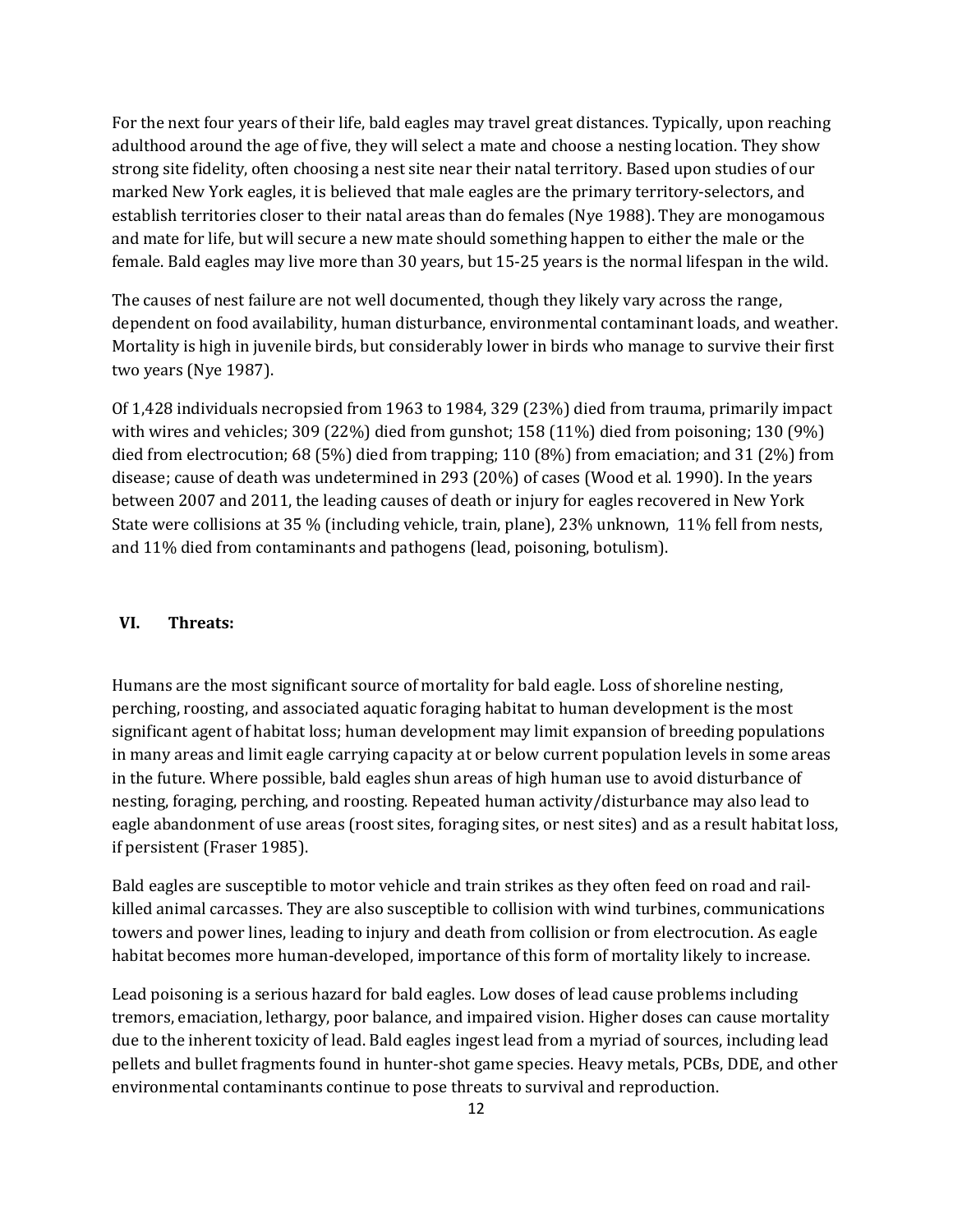#### **Are there regulatory mechanisms that protect the species or its habitat in New York?**

**\_\_\_\_\_\_ No \_\_\_\_\_ Unknown \_\_X\_\_\_ Yes**

The bald eagle is listed as a threatened species in New York and is protected by Environmental Conservation Law (ECL) section 11-0535 and the New York Code of Rules and Regulations (6 NYCRR Part 182). A permit is required for any proposed project that may result in a take of a species listed as Threatened or Endangered, including, but not limited to, actions that may kill or harm individual animals or result in the adverse modification, degradation or destruction of habitat occupied by the listed species.

Bald eagles are also protected under sections 11-0103 and 11-0537 of the ECL. Section 11-0103 defines eagles as wild birds and protected wildlife. Section 11-0537 protects bald and golden eagles and their nests and eggs. This law makes it illegal to take, possess, sell, purchase, barter, offer to sell, transport, export or import, at any time or in any manner bald or golden eagles without a permit.

New York Code of Rules and Regulations (6NYCRR) Part 182.8 also prohibits the take of any species listed as endangered or threatened, except as authorized by an incidental take permit issued by the Department. In addition to eagles, nests and their eggs, this protection also extends to occupied habitat.

Additional NYSDEC regulations, including 2004 legislation prohibiting the sale of lead sinkers weighing one-half ounce or less and a 2010 trapping regulation requiring all fur trappers to cover their bait, provide some additional protections for bald eagles.

The USFWS protects bald and golden eagles under three federal statutes. The Bald and Golden Eagle Protection Act (BGEPA), the Migratory Bird Treaty Act (MBTA) and the Lacy Act protect the birds and parts thereof as well as the nest and eggs.

## **Describe knowledge of management/conservation actions that are needed for recovery/conservation, or to eliminate, minimize, or compensate for the identified threats:**

Develop conservation easements or land management plans for individual landowners. Participate in environmental review of projects potentially impacting eagles or eagle habitat. Establish buffers at nest sites. Place predator guards at nest trees. Continue public education and outreach activities to decrease persecution by humans. Remove carrion from highways and railways. Issue incidental take permits to the impacted rail companies. Provide guidance for the siting of wind turbines, communications towers, and high voltage lines. Investigate alternatives to lead-shot for upland and big game hunting. Encourage pro-active steps to reduce the risks associated with lead ammunition. Discourage the intentional feeding of bald eagles. Continue to monitor contamination in bald eagles by collecting tissue samples from bald eagles, their eggs and prey. Support and encourage the application of the latest industry standards for new electric generation facilities and transmission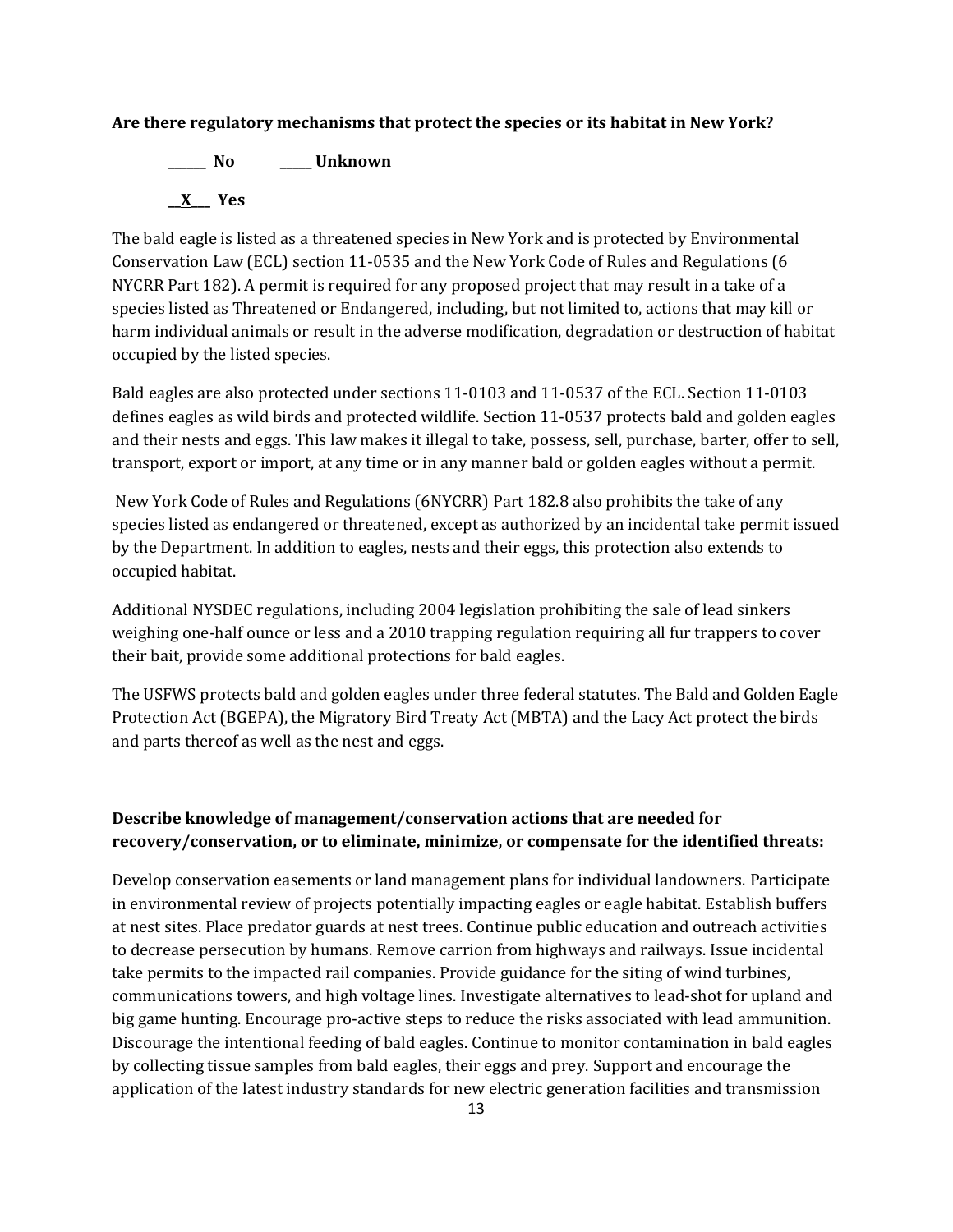corridors, based on raptor research. Encourage the removal of animal carcasses suspected of botulism intoxication to reduce potential exposure to botulism. Implement a program to address the handling of distressed bald eagles.

| <b>Conservation Actions</b>             |                                    |  |
|-----------------------------------------|------------------------------------|--|
| <b>Action</b><br><b>Action Category</b> |                                    |  |
| Land/Water Protection                   | Site/Area Protection               |  |
| Land/Water Protection                   | Resource/Habitat Protection        |  |
| Land/Water Management                   | Site/Area Management               |  |
| Species Management                      | Species Recovery                   |  |
| <b>Education &amp; Awareness</b>        | Awareness & Communications         |  |
| <b>External Capacity Building</b>       | Alliance & Partnership Development |  |

Conservation actions following IUCN taxonomy are categorized in the table below.

The Comprehensive Wildlife Conservation Strategy (NYSDEC 2005) includes recommendations for the following actions for bald eagle.

#### **Development rights/Easement acquisition:**

## Pursue conservation easements or outright fee-acquisition of essential bald eagle habitats. **Educational signs:**

\_\_\_\_ Develop signs/displays and post in essential habitat areas to inform public of need to protect the species and to limit behavior that would be disturbing.

#### **Fact sheet:**

- Prepare a landowner/contact pamphlet describing "what does it mean that eagles are using my land."
- \_\_\_\_ Develop materials and post in essential habitat areas to inform public of need to protect the species and to limit behavior that would be disturbing.

#### **Habitat management:**

Review and comment on any plans to ensure that any proposed actions would not be detrimental to essential bald eagle habitat or to the continued use of essential bald eagle habitats.

#### **Habitat monitoring:**

\_\_\_\_ Review and comment on any plans to ensure that any proposed actions would not be detrimental to essential bald eagle habitat or to the continued use of essential bald eagle habitats.

## **Habitat research:**

\_\_\_\_ Conduct live-capture radio telemetry studies, as well as through field observations, to delineate essential bald eagle breeding and wintering habitats.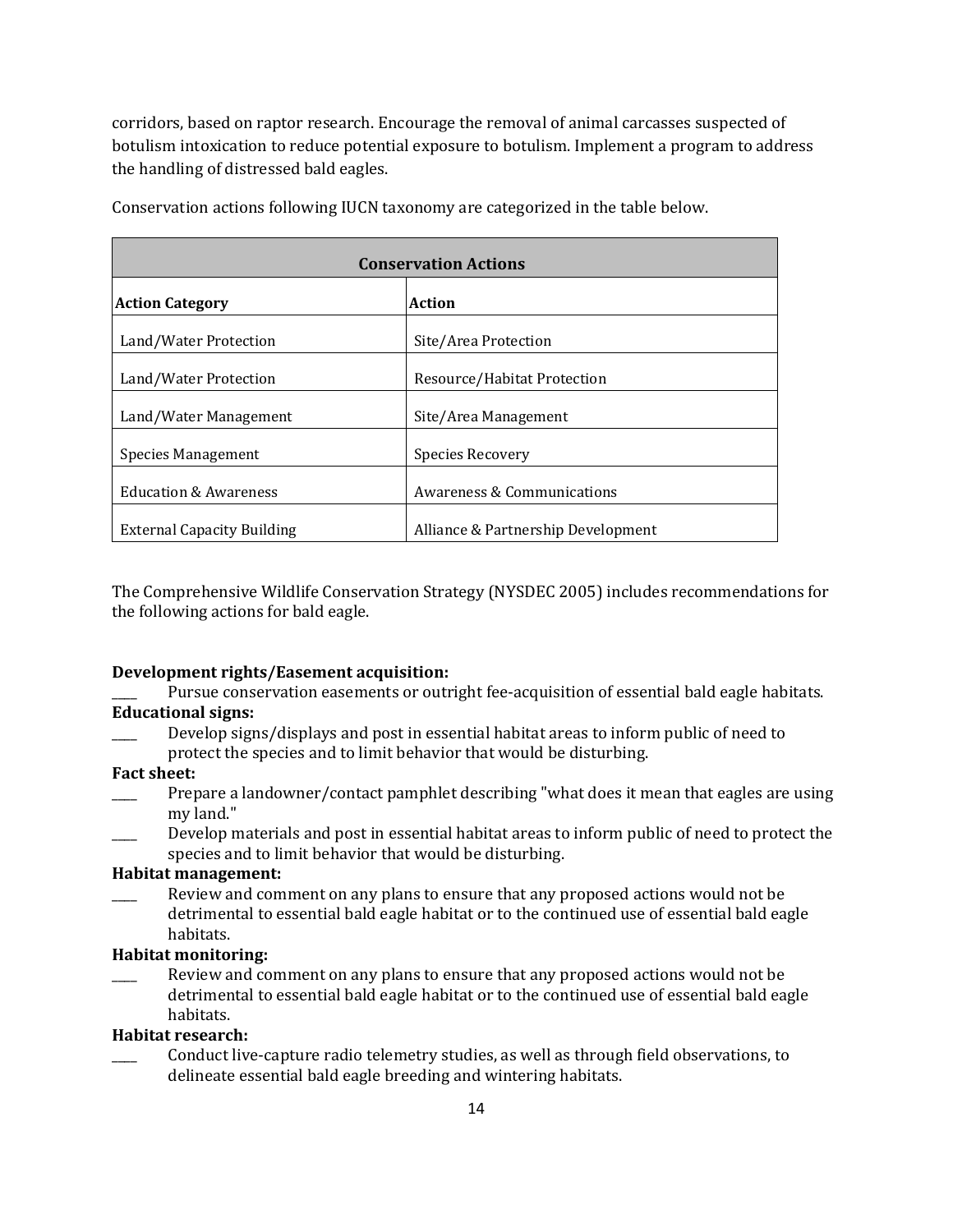#### **Life history research:**

Determine site-fidelity, familial relationships to habitat use, migratory patterns/pathways, and home-ranges of breeding and wintering NYS bald eagles.

#### **Other acquisition:**

Pursue conservation easements or outright fee-acquisition of essential bald eagle habitats. **Other action:**

- \_\_\_\_ Ensure cooperation of rail companies (i.e. Amtrak, Metro North) who operate high-speed trains in the daily removal of carrion from railroad tracks and the recovery of bald eagles and other raptors killed by such trains.
- Ensure that essential wintering and breeding habitats are adequately posted and patrolled, as needed: hire seasonal technicians to be on site monitors when necessary, as at major wintering locations where human disturbance is a serious issue.
- \_\_\_\_ Ensure that all essential bald eagle habitat information is submitted to and included within the Natural Heritage/BCD database and updated annually.

#### **Other management plan:**

Prepare individual site management plans for each bald eagle breeding territory and major wintering habitat.

## **Population monitoring:**

- Annually monitor and determine the number of wintering bald eagles in NYS.
- Annually monitor and determine the number of breeding bald eagles and their reproductive outcome.
- \_\_\_\_ Conduct live-capture radio telemetry studies, as well as through field observations, to delineate essential bald eagle breeding and wintering habitats.
- \_\_\_\_ Periodically sample NYS bald eagles for contaminant lodes (eggs, blood, carcasses); collect injured or dead eagles and determine causes of morbidity and mortality.

## **State land unit management plan:**

Ensure needs of bald eagles are incorporated into all UMPs.

## **Statewide baseline survey:**

- \_\_\_\_ Initiate comprehensive, statewide survey of landscape level habitat characteristics and trends across NYS; updating at least every 5 years. (This in order to monitor overall habitat loss/alteration trends).
- Annually monitor numbers and distribution of breeding and wintering bald eagles in NYS.

## **VII. References**

Andrle, R.F. and J.R. Carroll, eds. 1988. The Atlas of Breeding Birds in New York State. Cornell University Press, Ithaca, NY.

Buckley, J.L. 1963. Effects of pesticides upon wild birds and mammals. Pp. 23-29. In Swanson, G.A. (Ed.). 1963 Pesticides – their use and effect. New York State Legislative Committee on Natural Resources. 110 pp.